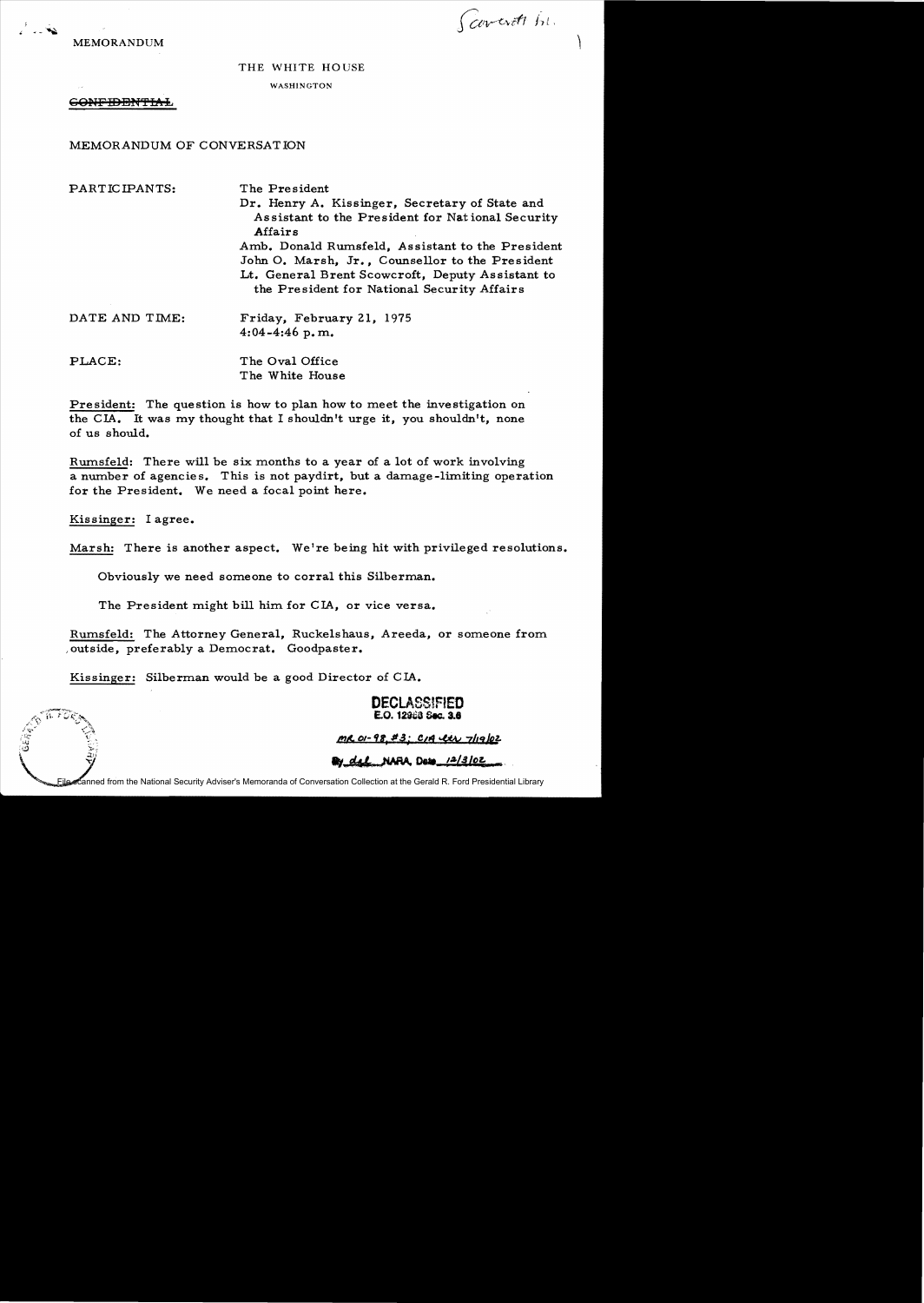[Marty Hoffman, Bill Hyland, and George Vest were also mentioned. The decision was for Silberman under a policy group of Kissinger, Schlesinger, Colby, the Attorney General and Marsh. 7

2.